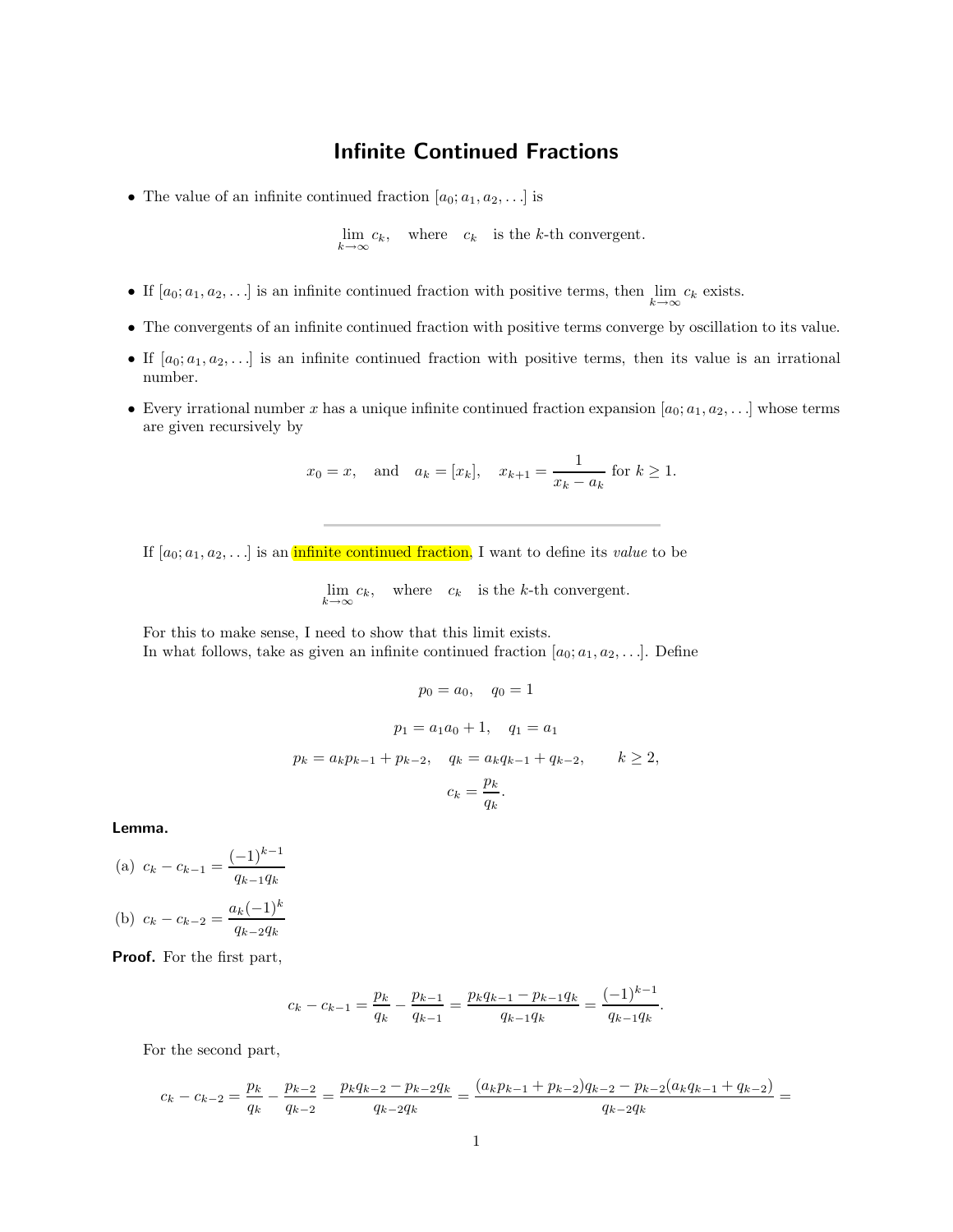$$
\frac{a_k(p_{k-1}q_{k-2}-p_{k-2}q_{k-1})}{q_{k-2}q_k} = \frac{a_k \cdot (-1)^{k-2}}{q_{k-2}q_k} = \frac{a_k(-1)^k}{q_{k-2}q_k}. \quad \Box
$$

Lemma.

$$
c_1 > c_3 > c_5 > \cdots > c_4 > c_2 > c_0.
$$

That is, the odd convergents get smaller, the even convergents get bigger, and any odd convergent is bigger than any even convergent.



**Proof.** If  $k$  is even, then

$$
c_k - c_{k-2} = \frac{a_k(-1)^k}{q_{k-2}q_k} > 0
$$
, so  $c_k > c_{k-2}$ .

This shows that the even terms get bigger. If  $k$  is odd, then

$$
c_k - c_{k-2} = \frac{a_k(-1)^k}{q_{k-2}q_k} < 0
$$
, so  $c_k < c_{k-2}$ .

This shows that the odd terms get smaller.

Finally, I have to show any odd term is bigger than any even term. Note that it's true if the terms are adjacent:

$$
c_{2n+1} - c_{2n} = \frac{(-1)^{(2n+1)-1}}{q_{k-1}q_k} > 0, \text{ so } c_{2n+1} > c_{2n}.
$$

Next, do the general case. Let  $c_{2n+1}$  be an odd term and let  $c_{2m}$  be an even term. Then

 $c_{2n+1} > c_{2n+2m+1} > c_{2n+2m} > c_{2m}.$ 

The first inequality is true because odd terms decrease. The second inequality is true because I just observed that an odd term is bigger than an adjacent even. Finally, the last inequality is true because even terms increase.

I've shown that any odd term is bigger than any even term, and that completes the proof.  $\Box$ 

**Example.** The first ten convergents for the golden ratio  $\frac{1+\sqrt{5}}{2}$  $\frac{1}{2}$  are:

$$
\begin{array}{ccccccccc}\n2 > & 1.66667 > & 1.625 > & 1.61905 > & 1.61818 \\
c_1 & & & & & & & & \\
c_3 & & & & & & & & \\
c_5 & & & & & & & & \\
c_6 & & & & & & & & \\
c_8 & & & & & & & & \\
c_9 & & & & & & & & \\
c_8 & & & & & & & & \\
c_9 & & & & & & & & \\
c_1 & & & & & & & & \\
c_2 & & & & & & & & \\
c_3 & & & & & & & & \\
c_4 & & & & & & & & \\
c_5 & & & & & & & & \\
c_6 & & & & & & & & \\
c_7 & & & & & & & & \\
c_8 & & & & & & & & \\
c_9 & & & & & & & & \\
c_1 & & & & & & & & & \\
c_2 & & & & & & & & \\
c_3 & & & & & & & & & \\
c_4 & & & & & & & & & \\
c_5 & & & & & & & & & \\
c_6 & & & & & & & & & \\
c_7 & & & & & & & & & \\
c_8 &
$$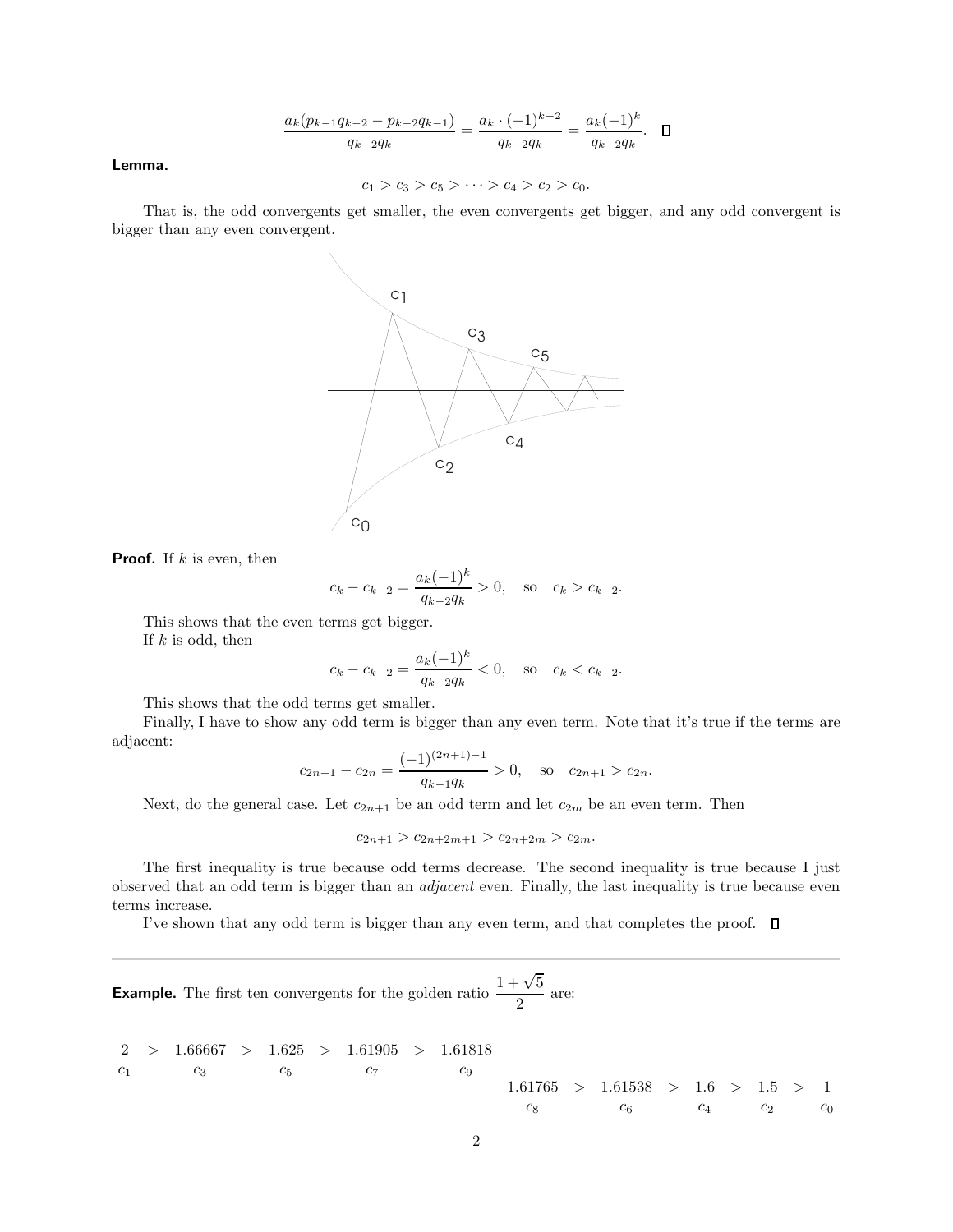The odd convergents get smaller, the even convergents get bigger, and any odd convergent is bigger than any even convergent.  $\square$ 

**Lemma.**  $q_k \geq k$  for all  $k \geq 1$ .

**Proof.** I'll induct on k.  $q_1 = a_1 = 1$ , so the result holds for  $k = 1$ . Take  $k > 1$ , and assume it holds for numbers  $\leq k$ . I'll prove that it holds for  $k + 1$ .

$$
q_{k+1} = a_{k+1}q_k + q_{k-1} \ge a_{k+1} \cdot k + (k-1) \ge 1 \cdot k + (k-1) = 2k - 1.
$$

But  $k > 1$  means  $k \ge 2$ , so  $2k - 1 \ge k + 1$ , and hence  $q_{k+1} \ge k+1$ . This completes the induction step.

**Theorem.** Let  $[a_0; a_1, a_2, \ldots]$  be an infinite continued fraction with  $a_k > 0$  for  $k \ge 1$ , and let  $c_k$  be the k-th convergent. Then

$$
\lim_{k \to \infty} c_k
$$
 exists.

 $c_1 > c_3 > c_5 > \cdots$ 

Proof.

 $\Box$ 

is a decreasing sequence of numbers, and it's bounded below — by any even convergent, for example. A standard result from analysis (see, for example, Theorem 3.14 of [1]) asserts that such a sequence must have a limit, so

$$
\lim_{k \to \infty} c_{2k+1}
$$
 exists.

Likewise,

 $\cdots > c_4 > c_2 > c_0$ 

is an increasing sequence of numbers that's bounded above — by any odd convergent, for example. The result from analysis mentioned above says that the sequence has a limit:

$$
\lim_{k \to \infty} c_{2k} \quad \text{exists.}
$$

I have to show that the two limits agree.

$$
0 \le c_{2k+1} - c_{2k} = \frac{(-1)^{2k+1-1}}{q_{2k}q_{2k+1}} \le \frac{1}{(2k)(2k+1)},
$$

since the previous lemma implies that  $q_{2k} \geq 2k$  and  $q_{2k+1} \geq 2k+1$ .

Now let  $k \to \infty$ .  $\frac{1}{(2k)(2k+1)} \to 0$ , so by the Squeezing Theorem of calculus,

$$
\lim_{k \to \infty} (c_{2k+1} - c_{2k}) = 0, \text{ i.e. } \lim_{k \to \infty} c_{2k+1} = \lim_{k \to \infty} c_{2k}.
$$

Since the odd and even terms approach the same limit,  $\lim_{k \to \infty} c_k$  exists.

Knowing this, I'm justified in defining

$$
[a_0;a_1,a_2,\ldots]=\lim_{k\to\infty}c_k.
$$

What can I say about its value?

**Theorem.** Let  $[a_0; a_1, a_2, \ldots]$  be an infinite continued fraction with  $a_k > 0$  for  $k \ge 1$ . Then  $[a_0; a_1, a_2, \ldots]$  is irrational.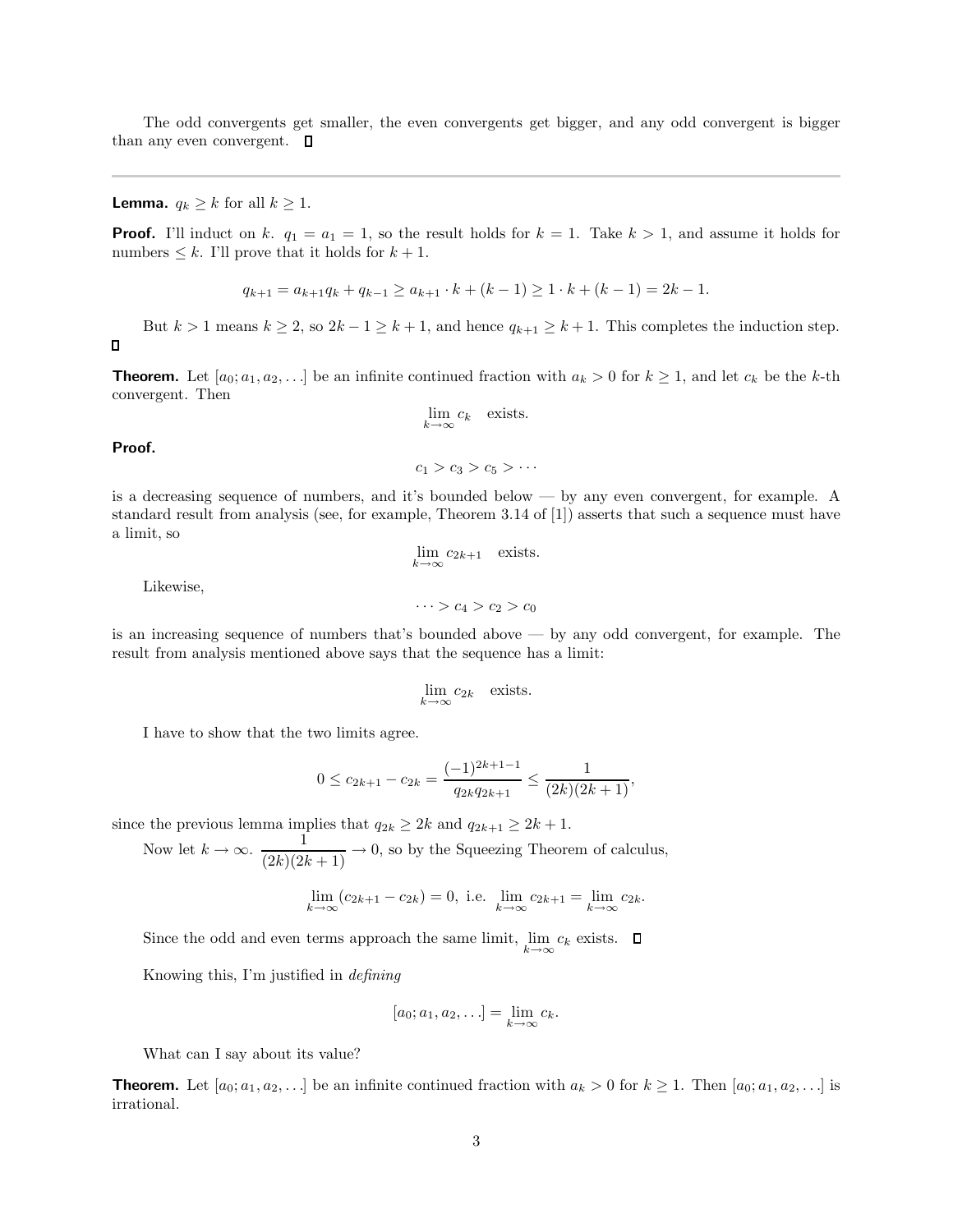**Proof.** Write  $x = [a_0; a_1, a_2, \ldots]$  for short. I want to show that x is irrational. Suppose on the contrary that  $x = \frac{p}{r}$ , where p and q are integers. I will show this leads to a contradiction. q

Since the odd convergents are bigger than  $x$  and the even convergents are smaller than  $x$ ,

$$
c_{2k+1} > x > c_{2k}
$$

Then

$$
c_{2k+1} - c_{2k} > x - c_{2k} > 0,
$$
  
\n
$$
\frac{(-1)^{2k}}{q_{2k}q_{2k+1}} > x - c_{2k} > 0,
$$
  
\n
$$
\frac{1}{q_{2k}q_{2k+1}} > x - c_{2k} > 0,
$$
  
\n
$$
\frac{1}{q_{2k}q_{2k+1}} > x - \frac{p_{2k}}{q_{2k}} > 0,
$$
  
\n
$$
\frac{1}{q_{2k+1}} > xq_{2k} - p_{2k} > 0,
$$
  
\n
$$
\frac{1}{q_{2k+1}} > \frac{pq_{2k}}{q} - p_{2k} > 0,
$$
  
\n
$$
\frac{q}{q_{2k+1}} > pq_{2k} - p_{2k}q > 0.
$$

Notice that this inequality is true for all  $k$ , and that the junk in the middle is an *integer*. But  $q$  is fixed, and  $q_{2k+1} \ge 2k+1$ , so if I make k sufficiently large eventually  $q_{2k+1}$  will become bigger than q. Then  $\frac{q}{q_{2k+1}}$ will be a fraction less than 1, and I have an *integer*  $pq_{2k} - p_{2k}q$  caught between 0 and a fraction less than 1. Since this is impossible, x can't be rational.  $\Box$ 

Now I know that every infinite continued fraction made of positive integers represents an irrational number. The converse is also true, and the next result gives an algorithm for computing the continued fraction expansion.

**Theorem.** Let  $x \in \mathbb{R}$  be irrational. Let  $x_0 = x$ , and

$$
a_k = [x_k],
$$
  $x_{k+1} = \frac{1}{x_k - a_k}$  for  $k \ge 0$ .

Then

$$
x=[a_0;a_1,a_2,\ldots].
$$

Proof.

**Step 1.**  $x_k$  is irrational for  $k \geq 0$ .

Since x is irrational and  $x_0 = x$ , the result is true for  $k = 0$ . Assume that  $k > 0$  and that the result is true for  $k - 1$ . I want to show that  $x_k$  is irrational. Suppose on the contrary that  $x_k = \frac{s}{l}$  $\frac{s}{t}$ , where  $s, t \in \mathbb{Z}$ . Then

$$
\frac{s}{t} = \frac{1}{x_{k-1} - a_{k-1}} \quad \text{so} \quad x_{k-1} = a_{k-1} + \frac{t}{s}.
$$

Now all the  $a_k$ 's are clearly integers (since  $a_k = [x_k]$  means they're outputs of the greatest integer function), so  $a_{k-1} + \frac{t}{a}$ is the sum of an integer and a rational number. Therefore, it's rational, so  $x_{k-1}$  is rational, contrary to the induction hypothesis.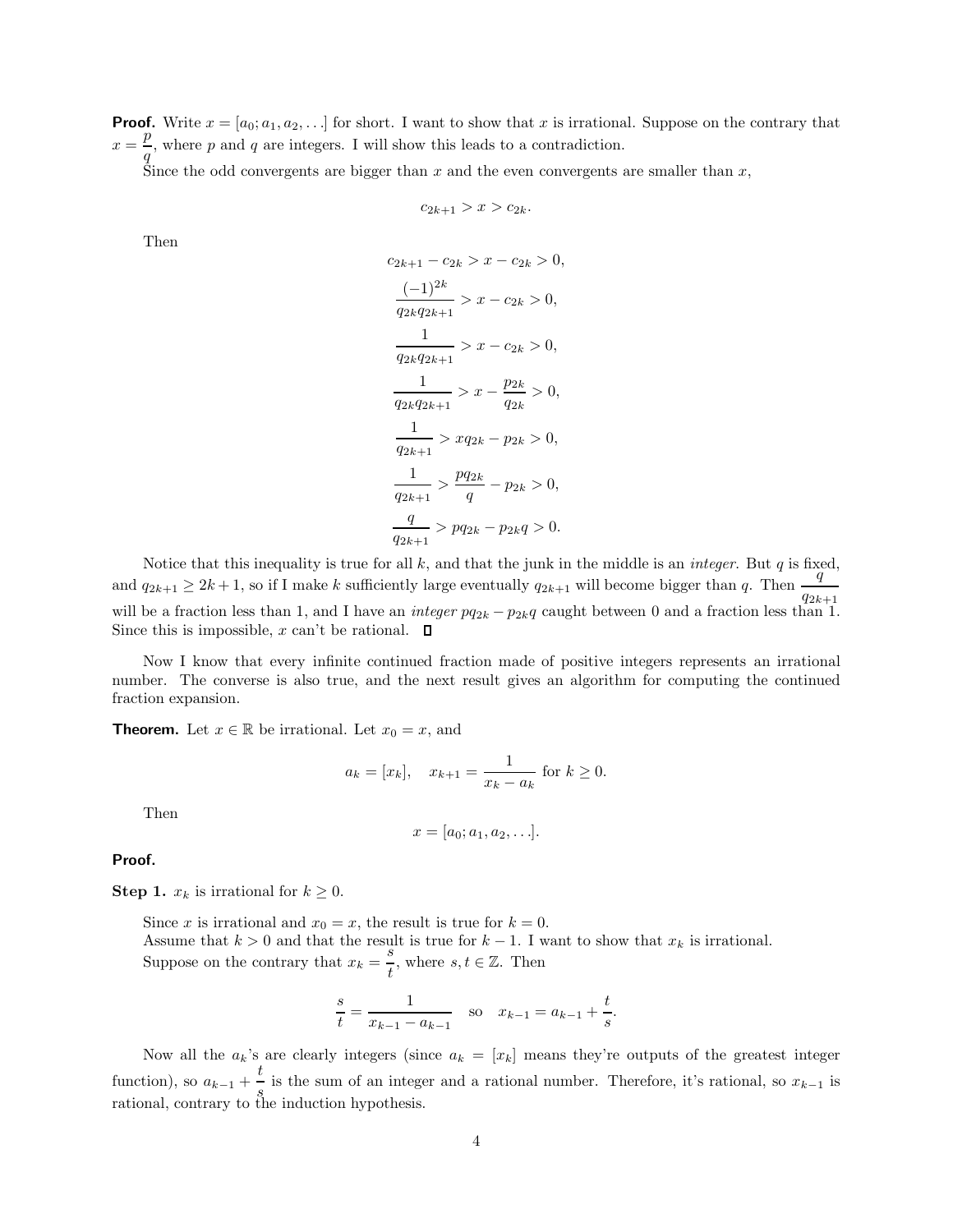It follows that  $x_k$  is irrational. By induction,  $x_k$  is irrational for all  $k \geq 0$ .

**Step 2.** The  $a_k$ 's are positive integers for  $k \geq 1$ .

I already observed that the  $a_k$ 's are integers.

Let  $k \geq 0$ . Since  $a_k = [x_k]$ , the definition of the greatest integer function gives

$$
a_k \le x_k < a_k + 1.
$$

But  $x_k$  is irrational, so  $a_k \neq x_k$ . Hence,

$$
a_k < x_k < a_k + 1,
$$
\n
$$
0 < x_k - a_k < 1,
$$
\n
$$
x_{k+1} = \frac{1}{x_k - a_k} > 1,
$$
\n
$$
a_{k+1} = [x_{k+1}] \ge 1.
$$

Since  $k \geq 0$ , this proves that the  $a_k$ 's are positive integers for  $k \geq 1$ .

Step 3.

$$
\lim_{k \to \infty} c_k = \lim_{k \to \infty} [a_0; a_1, \dots, a_k] = x.
$$

First, I'll get a formula for  $x$  in terms of the  $p$ 's,  $q$ 's, and  $a$ 's. Then I'll find  $\left| x - \frac{p_k}{q_k} \right|$  $q_k$  $\begin{array}{c} \hline \end{array}$ and show that it's less than something which goes to 0. To get the formula for  $x$ , start with

$$
x_{k+1} = \frac{1}{x_k - a_k}
$$

.

.

Do some algebra to get

$$
x_k = a_k + \frac{1}{x_{k+1}}
$$

Write out this equation for a few values of  $k$ :

$$
x_0 = a_0 + \frac{1}{x_1}
$$

$$
x_1 = a_1 + \frac{1}{x_2}
$$

$$
x_2 = a_2 + \frac{1}{x_3}
$$

$$
x_3 = a_3 + \frac{1}{x_4}
$$

$$
\vdots
$$

Substituting the second equation of the set into the first gives

$$
x_0 = a_0 + \frac{1}{a_1 + \frac{1}{x_2}}.
$$

Substituting  $x_2 = a_2 + \frac{1}{x_2}$  $\frac{1}{x_3}$  into this equation gives

$$
x_0 = a_0 + \cfrac{1}{a_1 + \cfrac{1}{a_2 + \cfrac{1}{x_3}}}.
$$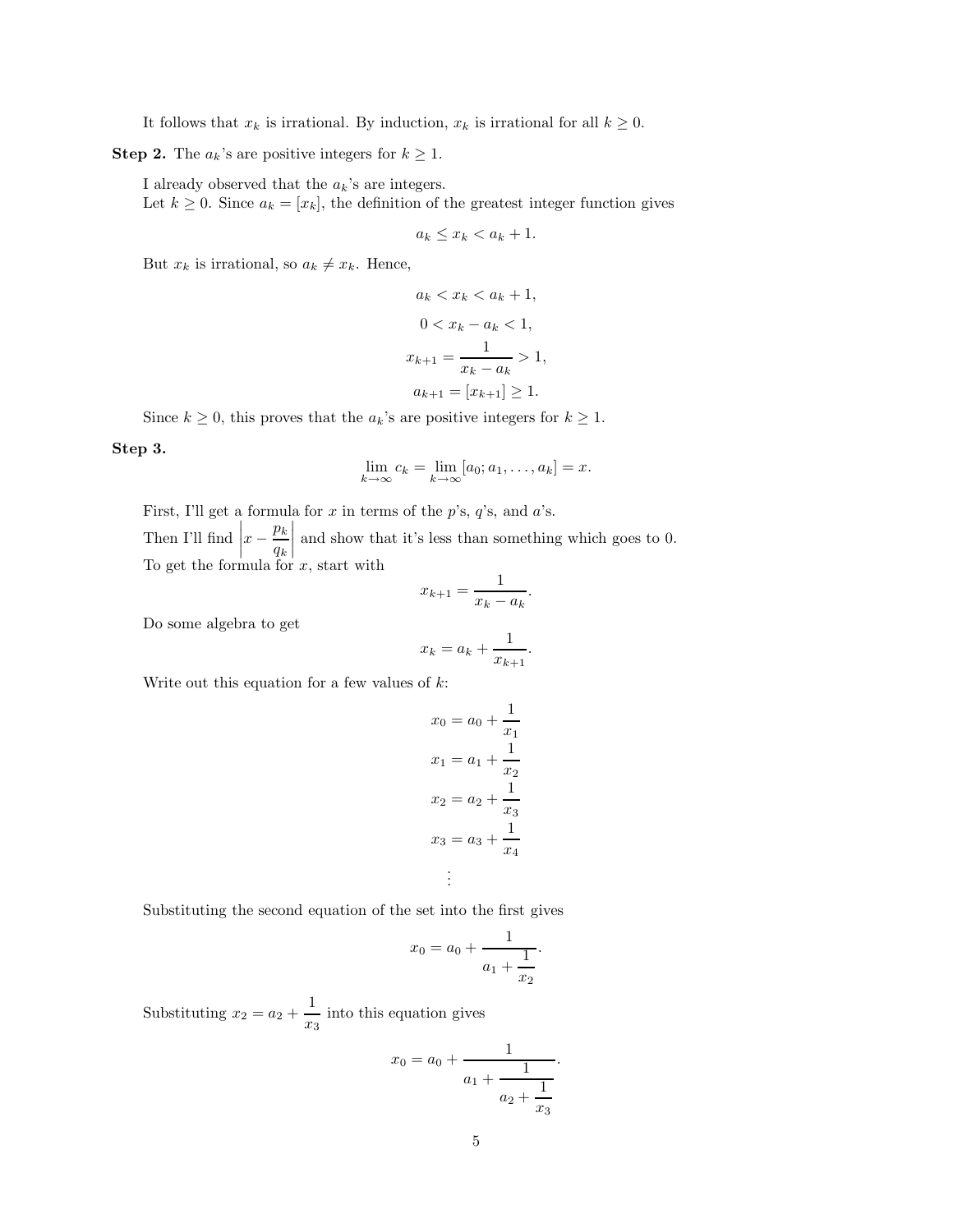Substituting  $x_3 = a_3 + \frac{1}{x_3}$  $\frac{1}{x_4}$  into this equation gives

$$
x_0 = a_0 + \cfrac{1}{a_1 + \cfrac{1}{a_2 + \cfrac{1}{a_3 + \cfrac{1}{x_4}}}}.
$$

You get the idea. In general,

$$
x = x_0 = a_0 + \frac{1}{a_1 + \frac{1}{a_2 + \dots + \frac{1}{a_k + \frac{1}{x_{k+1}}}}} = [a_0; a_1, a_2, \dots, a_k, x_{k+1}].
$$

Recall the recursion formulas for convergents:

$$
p_k = a_k p_{k-1} + p_{k-2}
$$
 and  $q_k = a_k q_{k-1} + q_{k-2}$ .

The right sides only involve terms up to  $a_k$  (and p's and q's of smaller indices). Therefore, the fractions

 $[a_0; a_1, a_2, \ldots, a_k, x_{k+1}]$  and  $[a_0; a_1, a_2, \ldots, a_k, a_{k+1}, \ldots]$ 

have the same  $p$ 's and  $q$ 's through index  $k$ .

Using the recursion formula for convergents, I get

$$
x = x_0 = [a_0; a_1, a_2, \dots, a_k, x_{k+1}] = \frac{x_{k+1}p_k + p_{k-1}}{x_{k+1}q_k + q_{k-1}}.
$$

Therefore,

$$
x - \frac{p_k}{q_k} = \frac{x_{k+1}p_k + p_{k-1}}{x_{k+1}q_k + q_{k-1}} - \frac{p_k}{q_k} = \frac{x_{k+1}p_kq_k + p_{k-1}q_k - x_{k+1}p_kq_k - p_kq_{k-1}}{(x_{k+1}q_k + q_{k-1})q_k} = \frac{p_{k-1}q_k - p_kq_{k-1}}{(x_{k+1}q_k + q_{k-1})q_k} = \frac{(-1)^k}{(x_{k+1}q_k + q_{k-1})q_k}.
$$

Take absolute values:

$$
\left| x - \frac{p_k}{q_k} \right| = \frac{1}{(x_{k+1}q_k + q_{k-1})q_k}.
$$

Now

$$
x_{k+1} > [x_{k+1}] = a_{k+1}
$$
, so  $x_{k+1}q_k + q_{k-1} > a_{k+1}q_k + q_{k-1} = q_{k+1}$ .

Therefore,

$$
\frac{1}{x_{k+1}q_k + q_{k-1}} < \frac{1}{q_{k+1}},
$$
\n
$$
\frac{1}{(x_{k+1}q_k + q_{k-1})q_k} < \frac{1}{q_{k+1}q_k},
$$
\n
$$
\left| x - \frac{p_k}{q_k} \right| < \frac{1}{q_{k+1}q_k}.
$$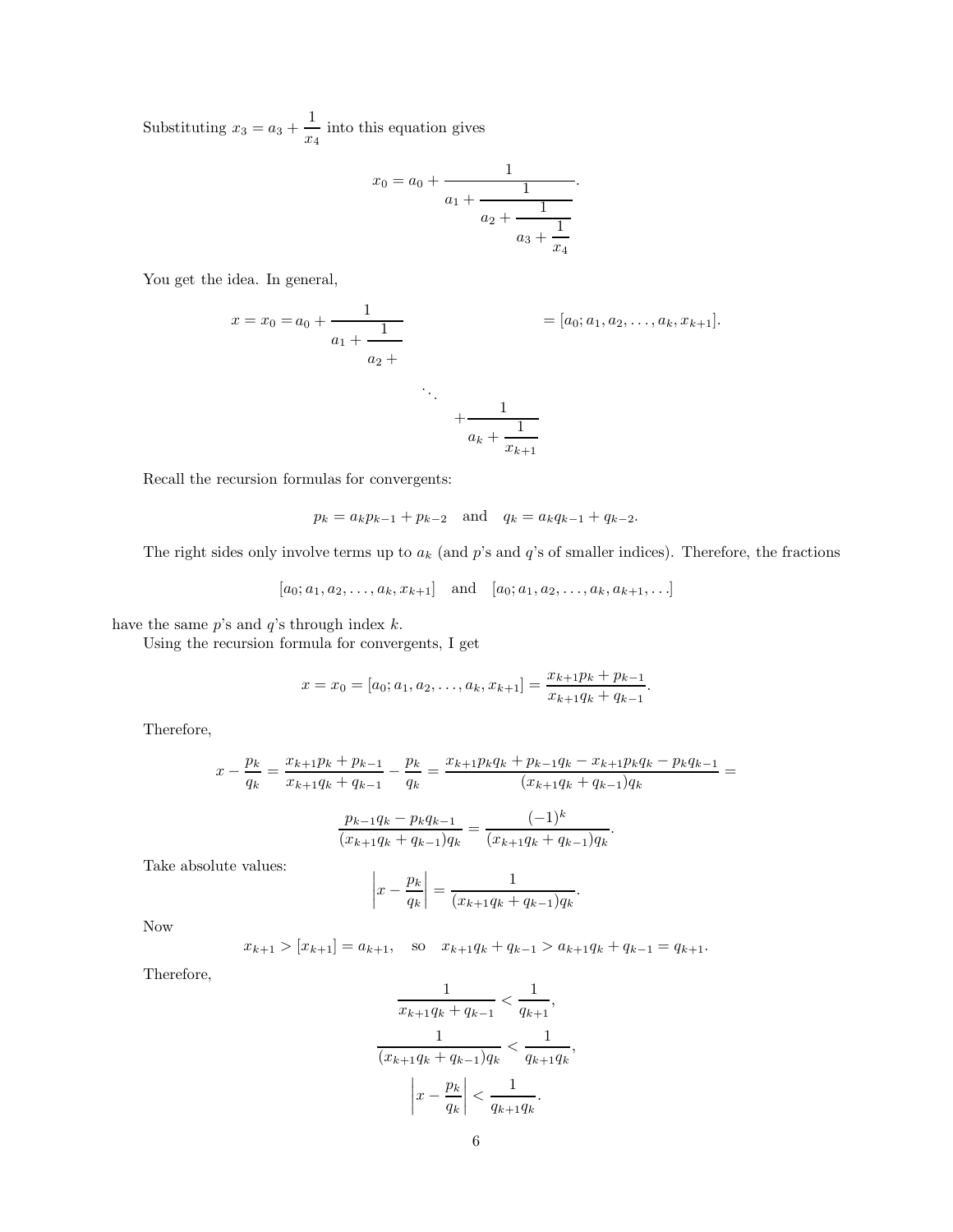By an earlier lemma,  $q_k \ge k$  and  $q_{k+1} \ge k+1$ , so

$$
\left|x - \frac{p_k}{q_k}\right| < \frac{1}{q_{k+1}q_k} \le \frac{1}{k(k+1)}.
$$

Now  $\lim_{k\to\infty}$  $\frac{1}{k(k+1)} = 0$ , so by the Squeezing Theorem

$$
\lim_{k \to \infty} \left| x - \frac{p_k}{q_k} \right| = 0.
$$

This implies that

$$
\lim_{k \to \infty} \frac{p_k}{q_k} = x. \quad \Box
$$

**Example.** I'll compute the continued fraction expansion of  $\pi$ . Here are the first two steps:

$$
x_0 = \pi
$$
,  $a_0 = [x_0] = [\pi] = 3$   
 $x_1 = \frac{1}{x_0 - a_0} \approx 7.06251$ ,  $a_1 = [x_1] = 7$ 

Continuing in this way, I obtain:

| $a_k$ | $p_k$  | $q_k$ | $c_k$                            |   |
|-------|--------|-------|----------------------------------|---|
| 3     | 3      |       | 3                                |   |
| 7     | 22     |       | $\frac{22}{1}$<br>$\overline{7}$ |   |
| 15    | 333    | 106   | 333<br>$\overline{106}$          |   |
|       | 355    | 113   | 355<br>$\overline{113}$          |   |
| 292   | 103993 | 33102 | 103993<br>33102                  | Π |

**Example.** I'll compute the continued fraction expansion of  $\sqrt{5}$ :

$$
x_0 = \sqrt{5} \quad a_0 = [\sqrt{5}] \approx [2.23607] = 2
$$

$$
x_1 = \frac{1}{\sqrt{5} - 2}, \quad a_1 = \left[\frac{1}{\sqrt{5} - 2}\right] \approx [4.23607] = 4
$$

$$
x_2 = \frac{1}{\frac{1}{\sqrt{5} - 2} - 4} = \frac{2 - \sqrt{5}}{4\sqrt{5} - 9}, \quad a_2 = \left[\frac{2 - \sqrt{5}}{4\sqrt{5} - 9}\right] \approx [4.23607] = 4
$$

In fact, the continued fraction expansion for  $\sqrt{5}$  is [2; 4, 4, 4, ...].

Theorem. The continued fraction expansion of an irrational number is unique.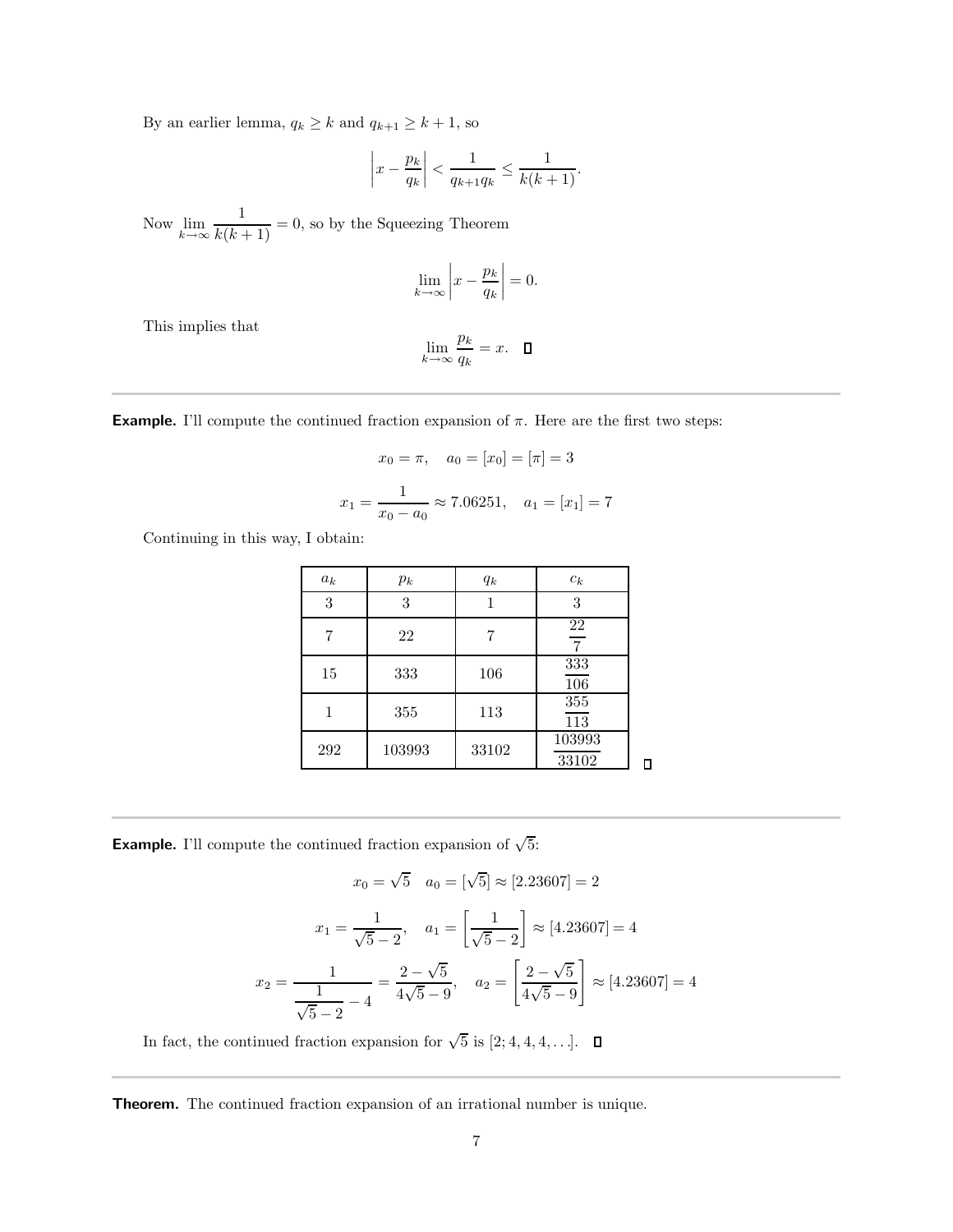## Proof. Suppose

$$
[a_0; a_1, a_2, \ldots] = x = [b_0; b_1, b_2, \ldots]
$$

are two continued fractions for the irrational number x, where  $a_k, b_k \in \mathbb{Z}$  and  $a_k, b_k \geq 1$  for  $k \geq 1$ . I want to show that  $a_k = b_k$  for all k.

Recall that:

- The even convergents are smaller than  $x$ .
- The odd convergents are greater than  $x$ .

Therefore,

$$
a_0 < x < a_0 + \frac{1}{a_1}
$$

.

Now

$$
a_1 \ge 1
$$

$$
\frac{1}{a_1} \le 1
$$

$$
a_0 + \frac{1}{a_1} \le a_0 + 1
$$

$$
x < a_0 + 1
$$

Thus,  $a_0$  is an integer less than x, and the next larger integer  $a_0 + 1$  is greater than x. This means that  $a_0 = [x]$ .

The same reasoning applies to the b's. Therefore,  $b_0 = [x]$ , so  $a_0 = b_0$ . Hence,

$$
[a_0; a_1, a_2, \ldots] = [b_0; b_1, b_2, \ldots]
$$
  
\n
$$
a_0 + \frac{1}{a_1 + \frac{1}{a_2 + \cdots}} \qquad b_0 + \frac{1}{b_1 + \frac{1}{b_2 + \cdots}}
$$
  
\n
$$
\frac{1}{a_1 + \frac{1}{a_2 + \cdots}} \qquad \frac{1}{b_1 + \frac{1}{b_2 + \cdots}}
$$
  
\n
$$
\vdots
$$
  
\n
$$
[a_1; a_2, a_3, \ldots] = [b_1; b_2, b_3, \ldots]
$$

I can continue in the same way to show that  $a_k = b_k$  for all  $k$ .  $\square$ 

Here's a summary of some of the important results on infinite continued fractions:

- 1. An irrational number has a unique infinite continued fraction expansion.
- 2. The algorithm for computing the continued fraction expansion of an irrational number  $x$  is:

$$
x_0 = x
$$
, and  $a_k = [x_k]$ ,  $x_{k+1} = \frac{1}{x_k - a_k}$  for  $k \ge 1$ .

Then

$$
x=[a_0;a_1,a_2,\ldots].
$$

3. If  $[a_0; a_1, a_2, \ldots]$  is the continued fraction expansion of an irrational number, then  $a_k$  is a positive integer for  $k \geq 1$ .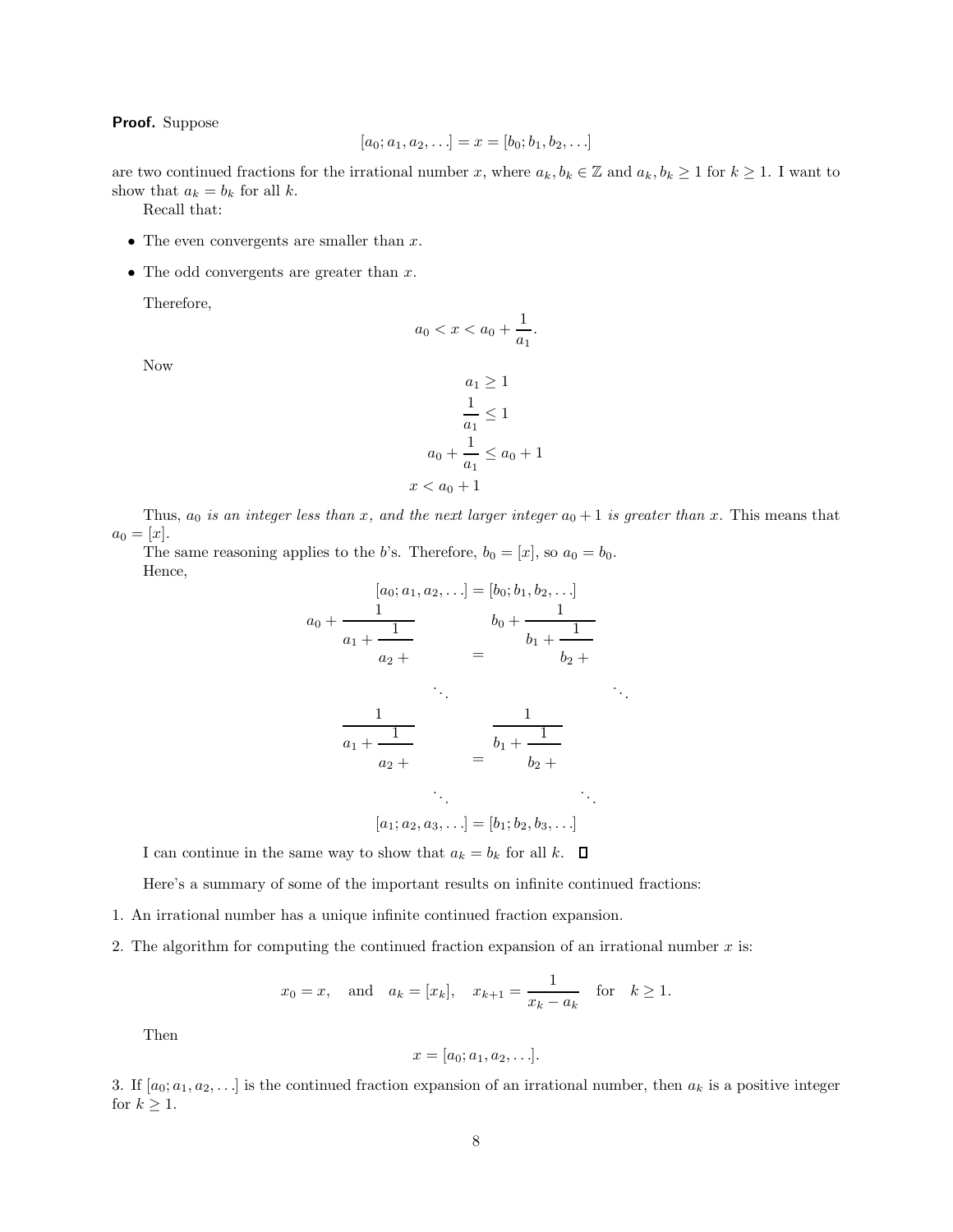4. If  $x = [a_0; a_1, a_2, \ldots]$  is the continued fraction expansion of an irrational number and  $\{p_k\}$  and  $\{q_k\}$  are defined by the recursion formulas for convergents, then

$$
\left|x - \frac{p_k}{q_k}\right| < \frac{1}{q_{k+1}q_k}.
$$

| $x_k$   | $a_k$ | $p_k$ | $q_k$ | $c_k$                |
|---------|-------|-------|-------|----------------------|
| 5.85987 | 5     | 5     |       | 5                    |
| 1.16296 |       | 6     |       | 6                    |
| 6.13646 | 6     | 41    |       | 41<br>$\overline{7}$ |
| 7.32821 |       | 293   | 50    | 293<br>$50\,$        |
| 3.0468  | 3     | 920   | 157   | 920<br>157           |
| 21.3697 | 21    | 19613 | 3347  | 19613<br>3347        |

**Example.** Here is the continued fraction expansion for  $e + \pi$ .

Now

$$
e + \pi - \frac{920}{157} \approx 0.000001871
$$
 while  $\frac{1}{157 \cdot 3347} \approx 0.000001903$ .

Thus, in this case,

$$
\left| e + \pi - \frac{920}{157} \right| < \frac{1}{157 \cdot 3347}. \quad \Box
$$

[1] Walter Rudin, *Principles of Mathematical Analysis* (3<sup>rd</sup> edition). New York: McGraw-Hill Book Company, 1976.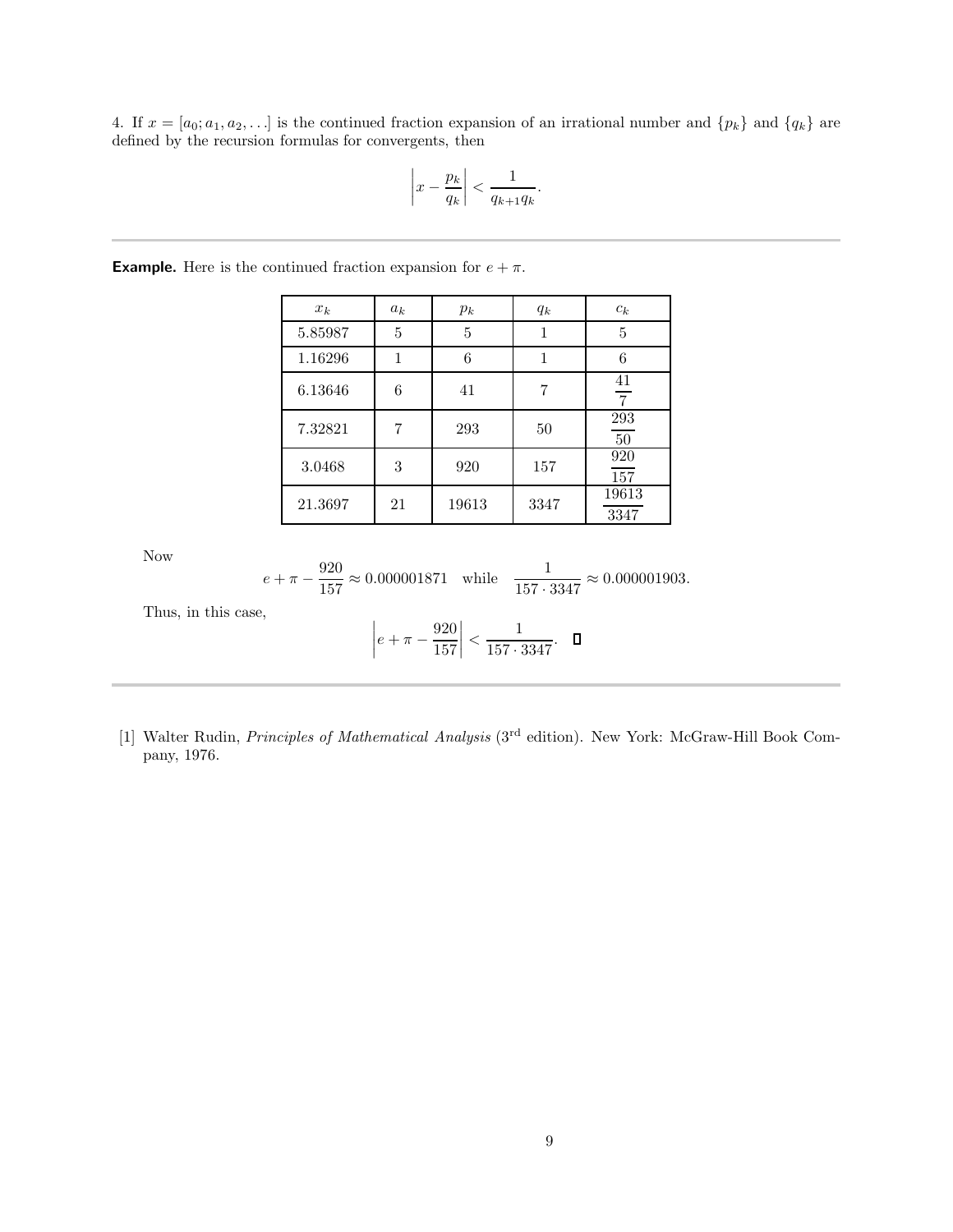## Periodic Continued Fractions

- A quadratic irrational is an irrational number which is a root of a quadratic equation with integer coefficients.
- Quadratic irrationals can be expressed in the form  $\frac{p + \sqrt{q}}{r}$  $\frac{r \sqrt{q}}{r}$ , where  $p, q, r \in \mathbb{Z}, r \neq 0$ , and q is positive and not a perfect square.
- Quadratic irrationals are exactly the real numbers which have infinite periodic continued fraction expansions.

**Definition.** A quadratic irrational is an irrational number which is a root of a quadratic equation

$$
ax^2 + bx + c = 0, \quad a, b, c \in \mathbb{Z}, \quad a \neq 0.
$$

**Lemma.** A number is a quadratic irrational if and only if it can be written in the form  $\frac{p + \sqrt{q}}{q}$  $\frac{\sqrt{2}}{r}$ , where  $p, q, r \in \mathbb{Z}, r \neq 0$ , and q is positive and not a perfect square.

**Proof.** Suppose x is a quadratic irrational. Then x is a root of

$$
ax^2 + bx + c = 0, \quad a, b, c \in \mathbb{Z}, a \neq 0.
$$

By the quadratic formula,

$$
x = \frac{-b \pm \sqrt{b^2 - 4ac}}{2a}.
$$

 $-b, b^2 - 4ac$ , and  $2a$  are integers, and  $2a \neq 0$ , since  $a \neq 0$ .

If  $b^2 - 4ac = 0$ , then  $x = -\frac{b}{2a}$  $\frac{0}{2a}$ , which is a rational number, contrary to assumption.

If  $b^2 - 4ac < 0$ , then x is complex, again contrary to assumption.

Hence,  $b^2 - 4ac > 0$ .

Finally, if  $b^2 - 4ac$  is a perfect square, then  $x = \frac{-b \pm \sqrt{b^2 - 4ac}}{2a}$  $\frac{1}{2a}$  is rational. Hence,  $b^2 - 4ac$  is not a perfect square.

For the converse, suppose  $x = \frac{p + \sqrt{q}}{q}$  $\frac{r \vee q}{r}$ , where  $p, q, r \in \mathbb{Z}$ ,  $r \neq 0$ , and q is positive and not a perfect square. Then

 $rx - p = \sqrt{q}$ ,  $(rx - p)^2 = q$ ,  $r^2x^2 - 2rpx + (p^2 - q) = 0$ .

This is a quadratic equation with integer coefficients, and  $r^2 \neq 0$  since  $r \neq 0$ . Therefore, x is a quadratic irrational.  $\square$ 

**Theorem.** (Lagrange) The quadratic irrationals are exactly the real numbers which can be represented by infinite periodic continued fractions.

I'm going to prove one direction — that periodic continued fractions are quadratic irrationals. I need a series of lemmas; the lemmas are motivated by the informal procedure of the following example.

**Example.** Consider  $x = [5; 2, 1, 2, 2, 1, 2, 2, \ldots] = [5; 2, \overline{1, 2, 2}]$ .

I'll write x in closed form. Let  $y = [\overline{1, 2, 2}]$ . Then

$$
x = 5 + \frac{1}{2 + \frac{1}{y}}.
$$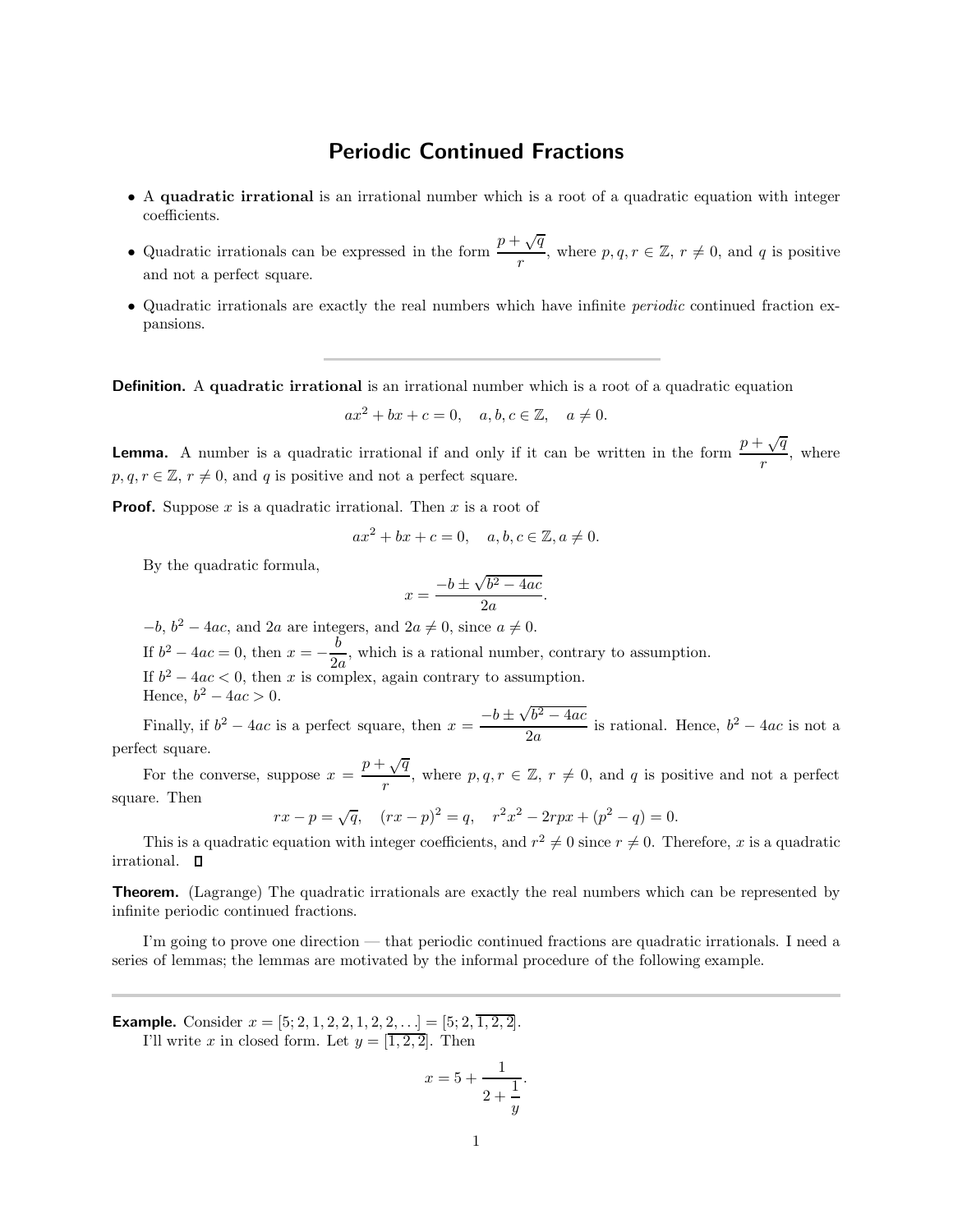On the other hand,

$$
y = 1 + \cfrac{1}{2 + \cfrac{1}{2 + \cfrac{1}{y}}}.
$$

After some simplification, I get

$$
5y^2 - 5y - 3 = 0, \quad y = \frac{5 \pm \sqrt{37}}{10}.
$$

y must be positive, so  $y = \frac{5 + \sqrt{37}}{10}$  $\frac{10}{10}$ . Therefore,

$$
x = 5 + \frac{1}{2 + \frac{1}{\frac{5 + \sqrt{37}}{10}}} = \frac{643 + 5\sqrt{37}}{126}. \quad \Box
$$

The idea of the lemmas is simply to emulate the algebra I just did.

**Lemma 1.** If x is a quadratic irrational and  $a_0$  is an integer, then  $a_0 + \frac{1}{a_0}$  $\frac{1}{x}$  is a quadratic irrational.

**Proof.** Write  $x = \frac{a + \sqrt{b}}{b}$  $\frac{\partial^2 \mathbf{v} \cdot \partial}{\partial c}$ , where  $a, b, c \in \mathbb{Z}, c \neq 0$ , and b is positive and not a perfect square. Then

$$
a_0 + \frac{1}{x} = a_0 + \frac{1}{\frac{a + \sqrt{b}}{c}} = a_0 + \frac{c}{a + \sqrt{b}} = \frac{(a_0a^2 + ac - a_0b) - c\sqrt{b}}{a^2 - b}
$$

.

(I've suppressed the ugly algebra involved in combining the fractions and rationalizing the denominator.) The last expression is a quadratic irrational; note that  $a^2 - b \neq 0$ , because b is not a perfect square.

**Lemma 2.** If x is a quadratic irrational and  $a_0, a_1, \ldots, a_n$  are integers, then

$$
a_0 + \cfrac{1}{a_1 + \cfrac{1}{a_2 + \cfrac{1}{a_n + \cfrac{1}{x}}}}
$$

is a quadratic irrational.

**Proof.** I'll use induction. The case  $n = 0$  was done in Lemma 1. Suppose  $n > 0$ , and suppose the result is true for  $n - 1$ . Then in

$$
a_0 + \frac{1}{a_1 + \frac{1}{a_2 + \cdots + \frac{1}{a_n + \frac{1}{x}}}}
$$
\n  
\n
$$
a_1 + \frac{1}{a_2 + \cdots + \frac{1}{a_n + \frac{1}{x}}}
$$
\n  
\n
$$
a_2 + \cdots + \frac{1}{a_n + \frac{1}{x}}
$$
\n  
\n
$$
a_n + \frac{1}{x}
$$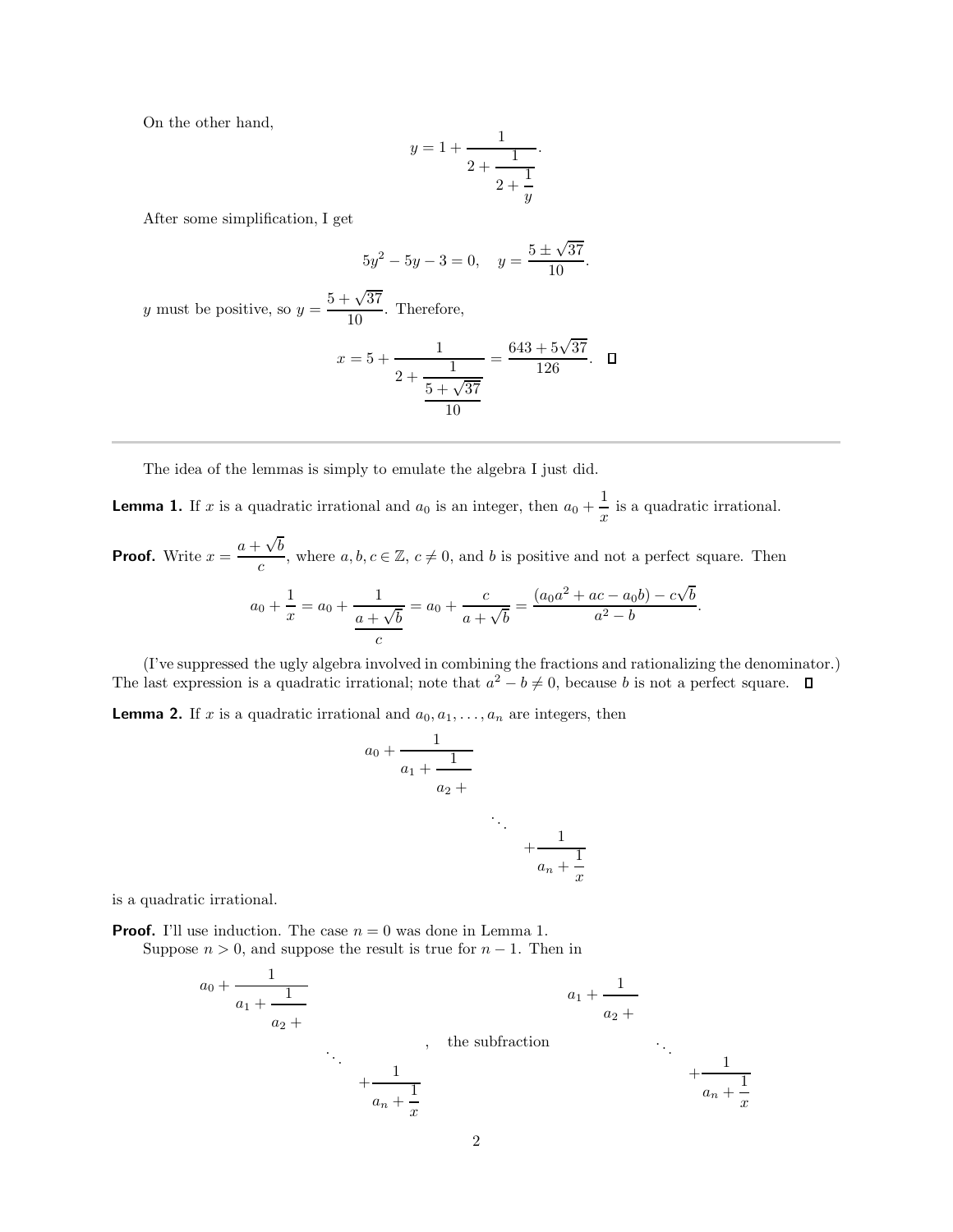is a quadratic irrational by the induction hypothesis.

But the original fraction is just  $a_0 + \frac{1}{(\text{the subtraction})}$ , so it's a quadratic irrational by Lemma 1. This 1 completes the induction step, so the result is true for all  $n \geq 0$ .  $\Box$ 

**Lemma 3.** Let  $a_0, a_1, \ldots, a_n \in \mathbb{Z}$ . Then

$$
a_0 + \frac{1}{a_1 + \frac{1}{a_2 + \cdots + \frac{1}{a_n + \frac{1}{x}}}}
$$
, can be written as 
$$
\frac{ax + b}{cx + d}
$$
,

where  $a, b, c, d \in \mathbb{Z}$ .

**Proof.** Your experience with algebra should tell you this is obvious, but I'll give the proof by induction anyway.

For  $n = 0$ , I have

$$
a_0 + \frac{1}{x} = \frac{a_0 x + 1}{x}.
$$

This has the right form.

Take  $n > 0$ , and assume the result is true for  $n - 1$ . Then in

a<sup>0</sup> + 1 a<sup>1</sup> + 1 a<sup>2</sup> + . . . + 1 a<sup>n</sup> + 1 x , the subfraction a<sup>1</sup> + 1 a<sup>2</sup> + . . . + 1 a<sup>n</sup> + 1 x

can be written as  $\frac{ax+b}{cx+d}$ ,  $a, b, c, d \in \mathbb{Z}$ , by induction.

The original fraction is therefore

$$
a_0 + \frac{1}{\frac{ax+b}{cx+d}} = \frac{(a_0a+c)x + (a_0b+d)}{ax+b}.
$$

(I've suppressed some easy but ugly algebra again.) The last fraction is in the right form, so this completes the induction step. The result is therefore true for all  $n \geq 0$ .  $\Box$ 

I'm ready to prove that periodic continued fractions are quadratic irrationals. First, I'll consider those that start repeating immediately.

**Lemma 4.** If 
$$
a_0, a_1, \ldots, a_n \in \mathbb{Z}
$$
, then

$$
x = [\overline{a_0; a_1, \ldots, a_n}]
$$

is a quadratic irrational.

**Proof.** First,  $x$  is irrational, because it is an *infinite* continued fraction.

By Lemma 3,

$$
x = [\overline{a_0; a_1, \dots, a_n}] = [a_0; a_1, \dots, a_n, x] = \frac{ax + b}{cx + d},
$$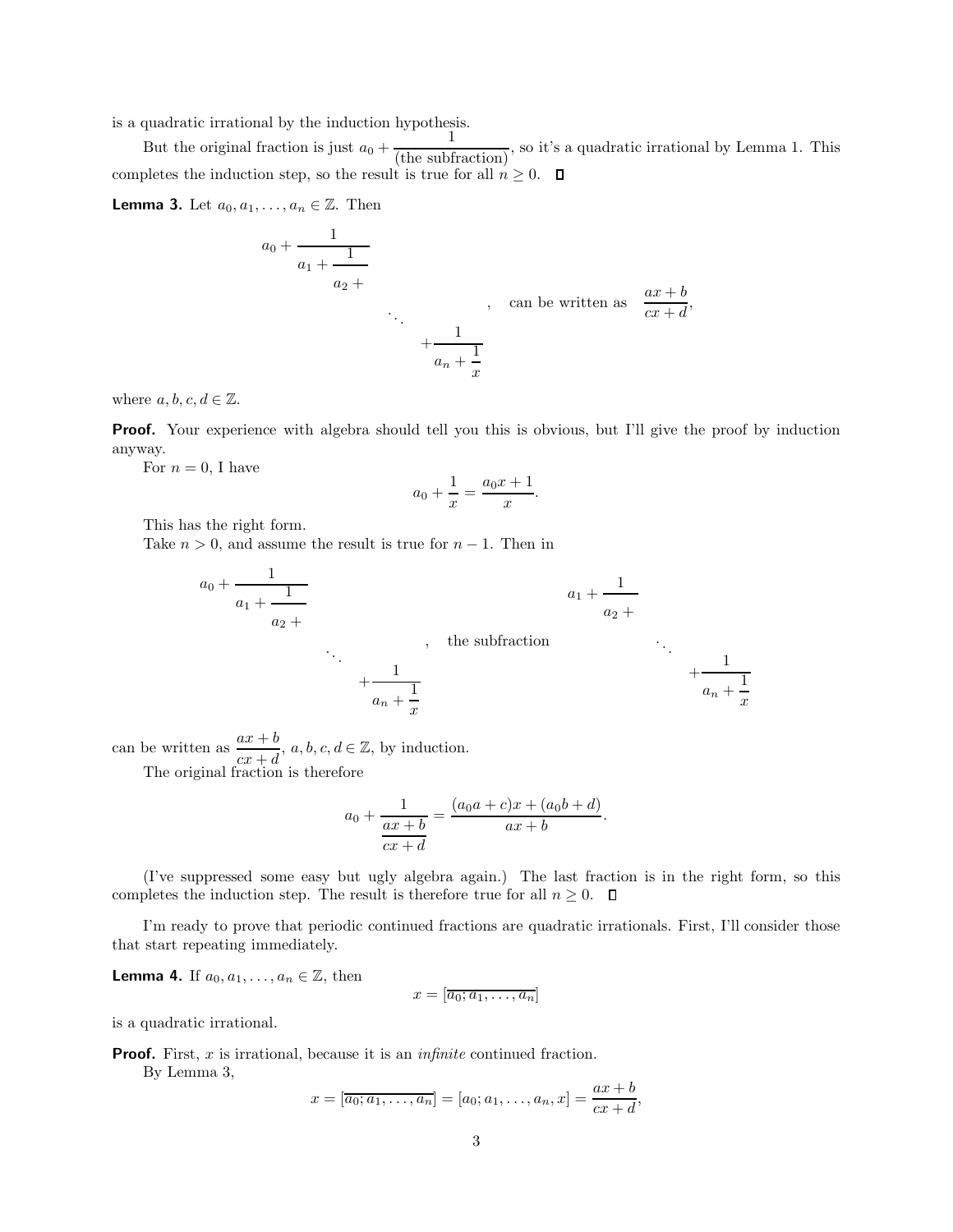where  $a, b, c, d \in \mathbb{Z}$ .

Hence,

$$
cx^2 + dx = ax + b, \quad cx^2 + (d - a)x - b = 0.
$$

Therefore, x is a quadratic irrational.  $\Box$ 

In the general case, the fraction does not start repeating immediately.

**Proposition.** If  $b_0, b_1, \ldots, b_m, a_0, a_1, \ldots, a_n \in \mathbb{Z}$ , then

$$
x = [b_0; b_1, \ldots, b_m, \overline{a_0, a_1, \ldots, a_n}]
$$

is a quadratic irrational.

**Proof.**  $[a_0, a_1, \ldots, a_n]$  is a quadratic irrational by Lemma 4. Therefore,

$$
x=[b_0;b_1,\ldots,b_m,x]
$$

is a quadratic irrational by Lemma 2.

The converse states the quadratic irrationals give rise to periodic continued fractions. I won't give the proof; however, here's an example which shows how you can go from a quadratic equation to a periodic continued fraction (at least in this case).

**Example.** Suppose x is a quadratic irrational satisfying  $x^2 + x - 1 = 0$ . Rewrite the equation as

$$
x(x + 1) - 1 = 0
$$
, and then  $x = \frac{1}{1 + x}$ .

Now substitute  $x=\frac{1}{1+x^2}$  $\frac{1}{1+x}$  for x in the right side:

$$
x = \frac{1}{1 + \frac{1}{1 + x}}.
$$

Do it again:

$$
x = \frac{1}{1 + \frac{1}{1 + \frac{1}{1 + x}}}.
$$

It's clear that you can keep going, and so  $x = [0; \overline{1}]$ .  $\Box$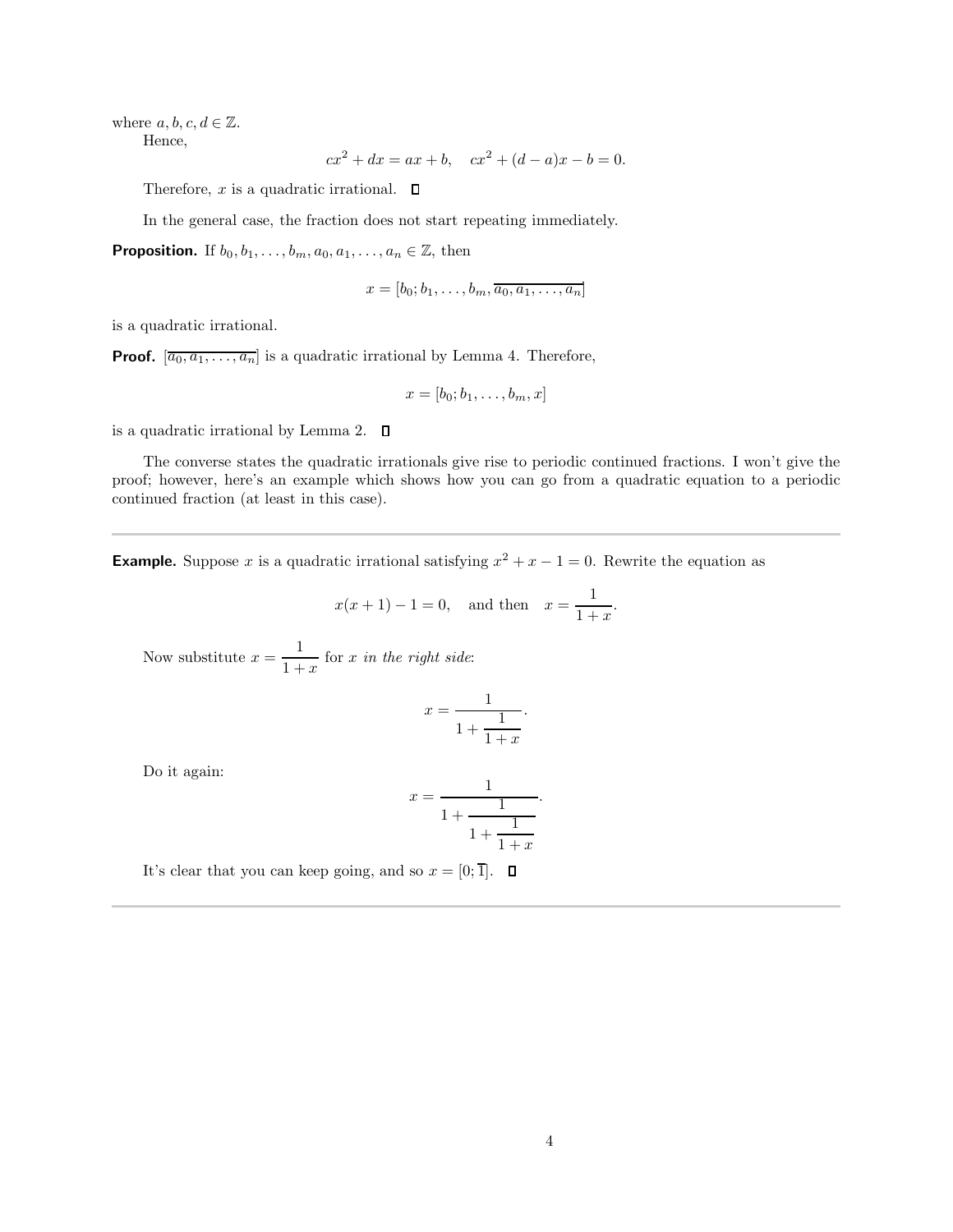## Rational Approximation by Continued Fractions

• The convergents of a continued fraction expansion of x give the **best rational approximations** to x. Specifically, the only way a fraction can approximate  $x$  better than a convergent is if the fraction has a bigger denominator than the convergent.

The first lemma says that the denominators of convergents of continued fractions increase.

**Lemma.** Let  $a_0, a_1, a_2, \ldots$  be a sequence of integers, where  $a_k > 0$  for  $k \ge 1$ . Define

$$
p_0 = a_0, \quad q_0 = 1
$$
  
\n
$$
p_1 = a_1 a_0 + 1, \quad q_1 = a_1
$$
  
\n
$$
p_k = a_k p_{k-1} + p_{k-2}, \quad q_k = a_k q_{k-1} + q_{k-2}, \quad k \ge 2.
$$

Then  $q_{k+1} > q_k$  for  $k > 0$ .

**Proof.** Let  $k > 0$ . Note that  $q_{k-1}$  is a positive integer. So

$$
q_{k+1} = a_{k+1}q_k + q_{k-1} > a_{k+1}q_k \ge 1 \cdot q_k = q_k,
$$

where  $a_{k+1} \geq 1$  because the *a*'s are positive integers from  $a_1$  on.  $\Box$ 

The convergents of a continued fraction oscillate around the limiting value, and the convergents are always fractions in lowest terms. In fact, the convergents are the best rational approximations to the value of the continued fraction. I'll state the precise result without proof.

**Theorem.** Let x be irrational, and let  $c_k = \frac{p_k}{p_k}$  $\frac{\partial F}{\partial k}$  be the k-th convergent in the continued fraction expansion of x. Suppose  $p, q \in \mathbb{Z}, q > 0$ , and

$$
|qx - p| < |q_k x - p_k|.
$$

Then  $q \geq q_{k+1}$ .  $\Box$ 

Here's what the result means. Draw the line through the origin in the  $t-y$  plane with slope x. Plot the points  $(p, q)$  and  $(p_k, q_k)$ .

The hypothesis  $|qx-p| < |q_kx-p_k|$  says that the vertical distance from  $(q, p)$  to  $y = xt$  is less than the vertical distance from  $(q_k, p_k)$  to  $y = xt$ .

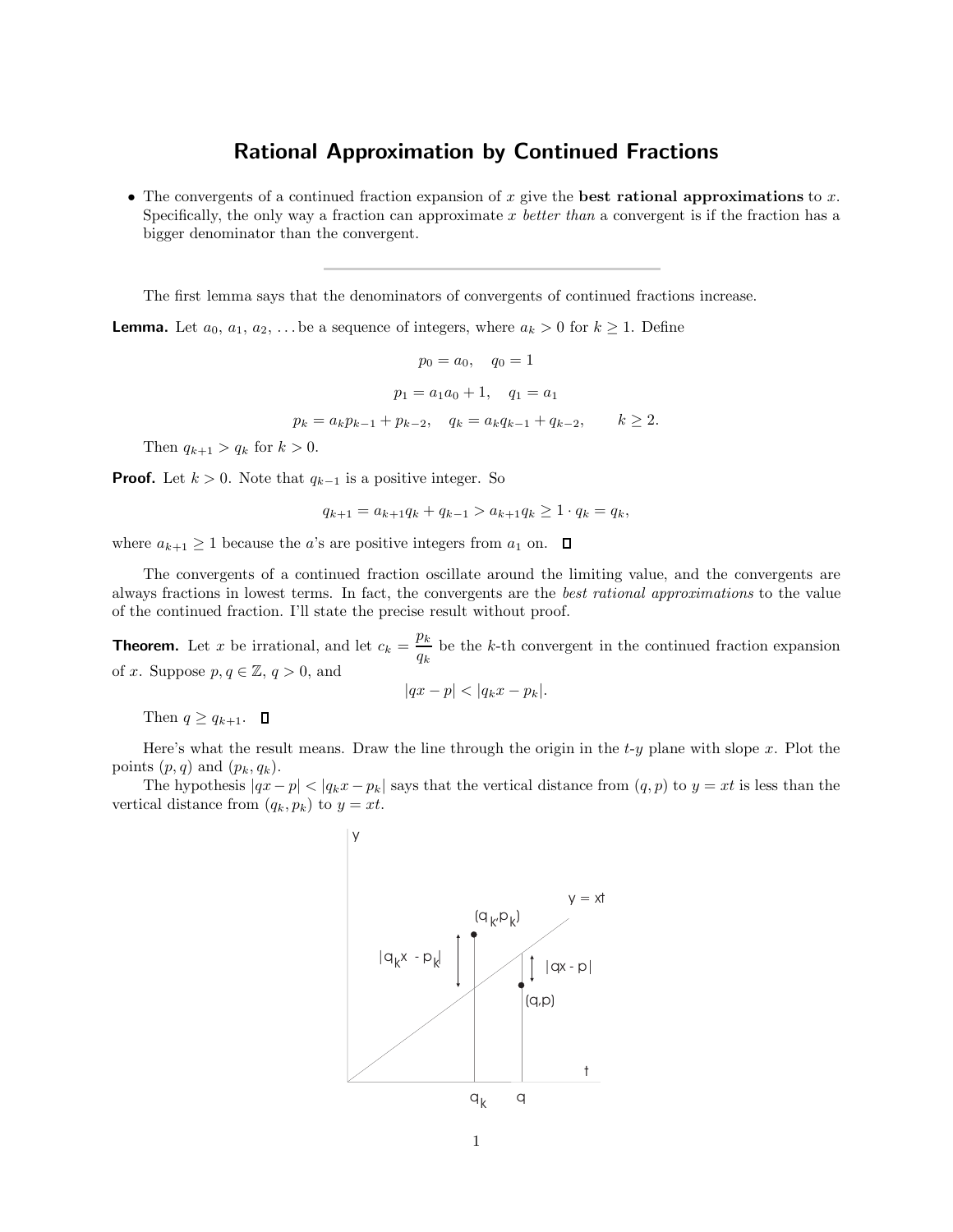The conclusion says that  $q \ge q_{k+1}$ . In fact, since  $q_{k+1} > q_k$ ,  $q > q_k$ : The denominator of  $\frac{p}{q}$  is bigger than that of  $\frac{p_k}{q_k}$ .

In other words, the only way the point  $(p, q)$  can be closer to the line is if its y-coordinate is bigger.

I can restate the theorem in the form of a corollary in which you can see the fractions in question approximating x.

**Corollary.** Let x be irrational, and let  $c_k = \frac{p_k}{p_k}$  $\frac{P\kappa}{q_k}$  be the k-th convergent in the continued fraction expansion of x. Suppose  $p, q \in \mathbb{Z}, q > 0$ , and

$$
\left|x - \frac{p}{q}\right| < \left|x - \frac{p_k}{q_k}\right|.
$$

Then  $q > q_k$ .

**Proof.** Given the hypotheses of the corollary, suppose on the contrary that  $q \leq q_k$ . Since

$$
\left|x - \frac{p}{q}\right| < \left|x - \frac{p_k}{q_k}\right|,
$$

I can multiply the two inequalities to get

$$
|qx - p| < |q_k x - p_k| \, .
$$

Apply the theorem to obtain  $q \ge q_{k+1}$ . But then  $q_k \ge q \ge q_{k+1}$ , which contradicts the fact that the  $q$ 's increase.

Therefore,  $q > q_k$ .  $\Box$ 

This result says that the only way a rational number  $\frac{p}{q}$  can approximate a continued fraction *better than* a convergent  $\frac{p_k}{p_k}$  $\frac{P\kappa}{q_k}$  is if the fraction has a bigger denominator than the convergent.

| <b>Example.</b> Here are the convergents for the continued fraction expansion for $\pi$ : |  |  |  |
|-------------------------------------------------------------------------------------------|--|--|--|
|-------------------------------------------------------------------------------------------|--|--|--|

| $a_k$ | $p_k$  | $q_k$ | $c_k$                |
|-------|--------|-------|----------------------|
| 3     | 3      | 1     | 3                    |
|       | 22     |       | 22<br>$\overline{7}$ |
| 15    | 333    | 106   | 333<br>106           |
|       | 355    | 113   | 355<br>113           |
| 292   | 103993 | 33102 | 103993<br>33102      |

355  $\frac{355}{113} \approx 3.141592920$ , which is in error in the seventh place. The theorem says that a fraction  $\frac{p}{q}$  can be closer to  $\pi$  than  $\frac{355}{113}$  only if  $q > 113$ .

The next result is sort of a converse to the previous two results. It says that if a rational number approximates an irrational number  $x$  "sufficiently well", then the rational number must be a convergent in the continued fraction expansion for  $x$ .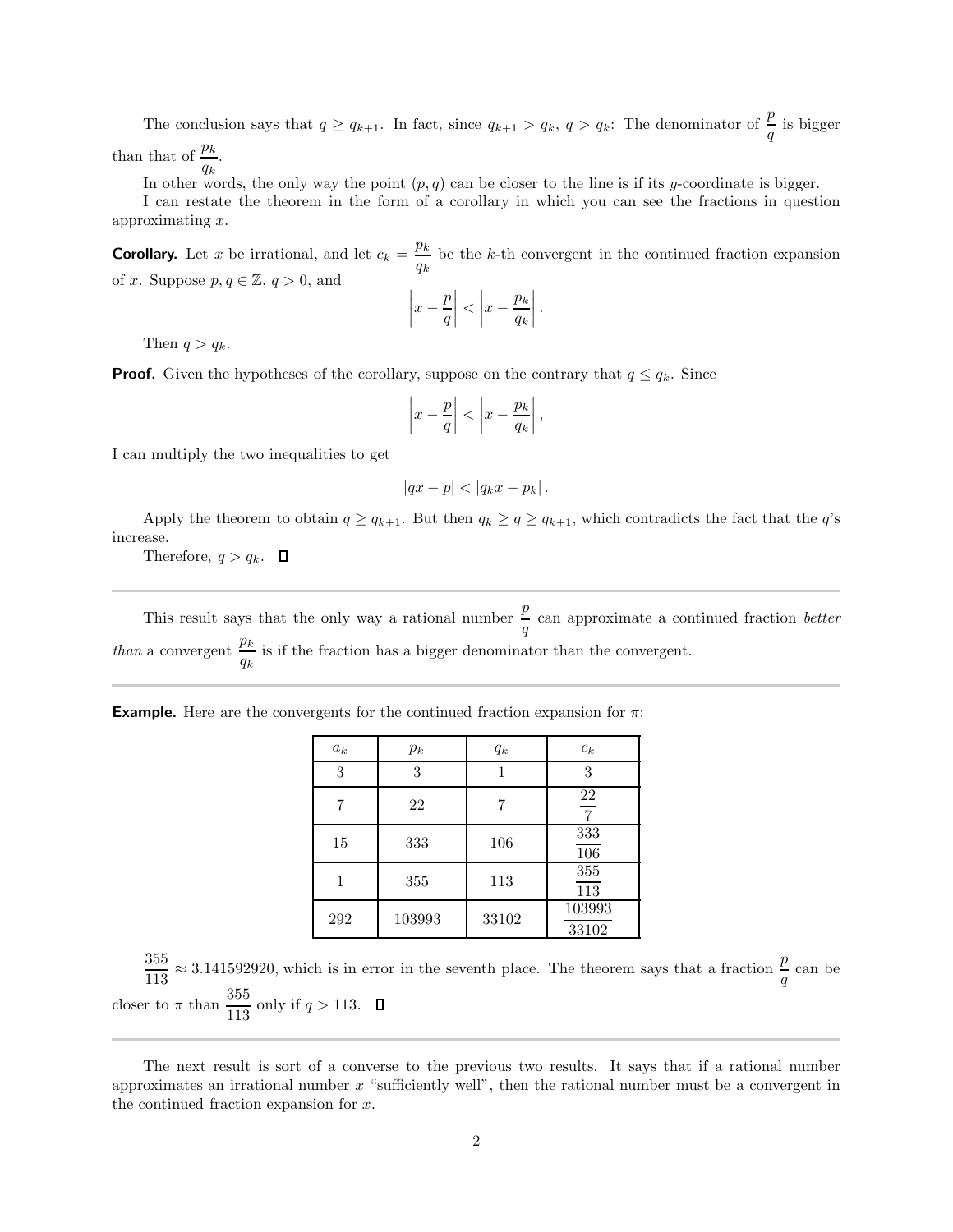**Theorem.** Let x be irrational, and let  $\frac{p}{q}$  be a rational number in lowest terms with  $q > 0$ . Suppose that

$$
\left| x - \frac{p}{q} \right| < \frac{1}{2q^2}.
$$

Then  $\frac{p}{q}$  is a convergent in the continued fraction expansion for x.

**Proof.** Since  $q_k \ge k$  for  $k \ge 0$ , the q's form a strictly increasing sequence of positive integers. Therefore, for some  $k$ ,

$$
q_k \leq q < q_{k+1}.
$$

Since  $q < q_{k+1}$ , the contrapositive of the preceding theorem gives

$$
|q_k x - p_k| \le |qx - p| = q \left| x - \frac{p}{q} \right| < q \cdot \frac{1}{2q^2} = \frac{1}{2q}.
$$

Hence,

$$
\left|x - \frac{p_k}{q_k}\right| < \frac{1}{2qq_k}.
$$

Now assume toward a contradiction that  $\frac{p}{q}$  is *not* a convergent in the continued fraction expansion for x. In particular,  $\frac{p}{q} \neq \frac{p_k}{q_k}$  $\frac{p_k}{q_k}$ , so  $qp_k \ne pq_k$ , and hence  $|qp_k - pq_k|$  is a positive integer. Since  $|qp_k - pq_k| \geq 1$ ,

$$
\frac{1}{qq_k}\leq\frac{|qp_k-pq_k|}{qq_k}=\left|\frac{p_k}{q_k}-\frac{p}{q}\right|=\left|\frac{p_k}{q_k}-x+x-\frac{p}{q}\right|\leq\left|\frac{p_k}{q_k}-x\right|+\left|x-\frac{p}{q}\right|<\frac{1}{2qq_k}+\frac{1}{2q^2}.
$$

(The second inequality comes from the Triangle Inequality:  $|a + b| \leq |a| + |b|$ .) Subtracting  $\frac{1}{2qq_k}$  from both sides, I get

$$
\frac{1}{2qq_k} < \frac{1}{2q^2}, \quad \text{so} \quad q < q_k.
$$

But I assumed  $q_k \leq q$ , so this is a contradiction.

Therefore,  $\frac{p}{q}$  is a convergent in the continued fraction expansion for x.

**Example.** Show that  $\frac{355}{113}$  is the best rational approximation to  $\pi$  by a fraction having a denominator less than 1000.

Suppose that  $\frac{p}{q}$  is a fraction in lowest terms with  $q < 1000$ . Suppose further that

$$
\left|\pi-\frac{p}{q}\right| \le \left|\pi-\frac{355}{113}\right|.
$$

In other words, suppose that  $\frac{p}{q}$  is at least as good an approximation as  $\frac{355}{113}$ . Since  $q < 1000$ ,

$$
2q^2 < 2000000
$$
, so  $\frac{1}{2q^2} > \frac{1}{2000000} = 5 \times 10^{-7}$ .